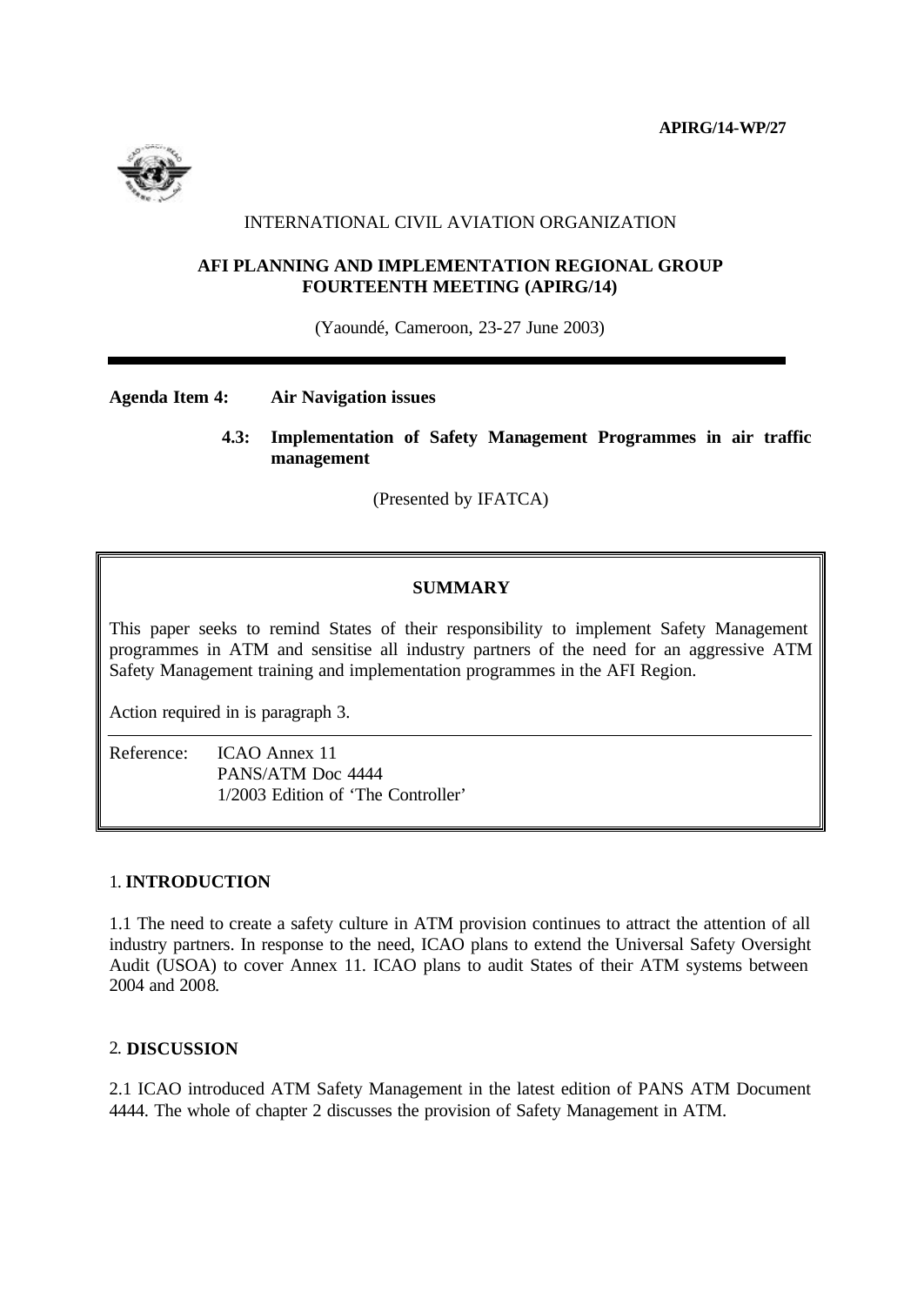2.2 In addition to the Safety Management requirements in PANS ATM Doc 4444, ICAO has enjoined all States in Annex 11 to establish a Safety Management programme in their ATM by  $27<sup>th</sup>$  November 2003.

2.3 A survey conducted by IFATCA in the AFI region indicated that most ATM Providers are unaware of these ATM Safety Management obligations in Annex 11 and Doc 4444. Many States and/or ATS Providers worldwide are in need of guidance on the implementation of such ATM Safety Management programmes.

2.4 The ATS Working Group of the International Society of Air Safety Investigators (ISASI) has also identified this need when it comes to guidance on how to conduct safety investigation in ATS. Since safety investigations comprise an integral part of systemic safety management programmes, IFATCA and ISASI ATS WG have been considering a joint approach to these needs. Additionally, IFATCA have solicited the support of CANSO for regional seminars on ATM Safety Management.

2.5 IFATCA believes that a comprehensive education/training is crucial to achieving the ATM Safety Management objectives. IFATCA therefore met with the Chief of ICAO ATM section and requested ICAO to organise regional seminars on the subject. IFATCA further suggested that ATM Safety Management seminars could be linked with ICAO seminars on Runway Incursions currently planned to start in November 2003. ICAO is currently preparing an ICAO Manual and Guidelines on the implementation of ATM Safety Management programmes.

2.6 IFATCA believes that the AFI region urgently require education/training on ATM Safety Management and should be given a priority in any ICAO ATM Safety Management seminars.

2.7 IFATCA further believes that training of personnel from States Legislative Authorities, Safety Regulations and/or ATS Provider organisations must continue even after the ICAO seminars.

#### 3. **Action Required**

The APIRG is required to:

3.1 Note the information in this working paper and the ATM Safety Management requirements in Annex 11 and PANS/ATM Doc. 4444;

3.2 Urge States to implement Safety Management programmes in ATM by  $27<sup>th</sup>$  November 2003:

3.3 Support the IFATCA request for ICAO to conduct regional seminars on the implementation of Safety Management programmes in ATM;

3.4 Request ICAO to give higher priority to the AFI region when planning seminars on the implementation of ATM Safety Management;

3.5 Urge ATS Providers in the AFI region to provide Refresher Training on the Safety Management provisions in PANS/ATM Doc. 4444;